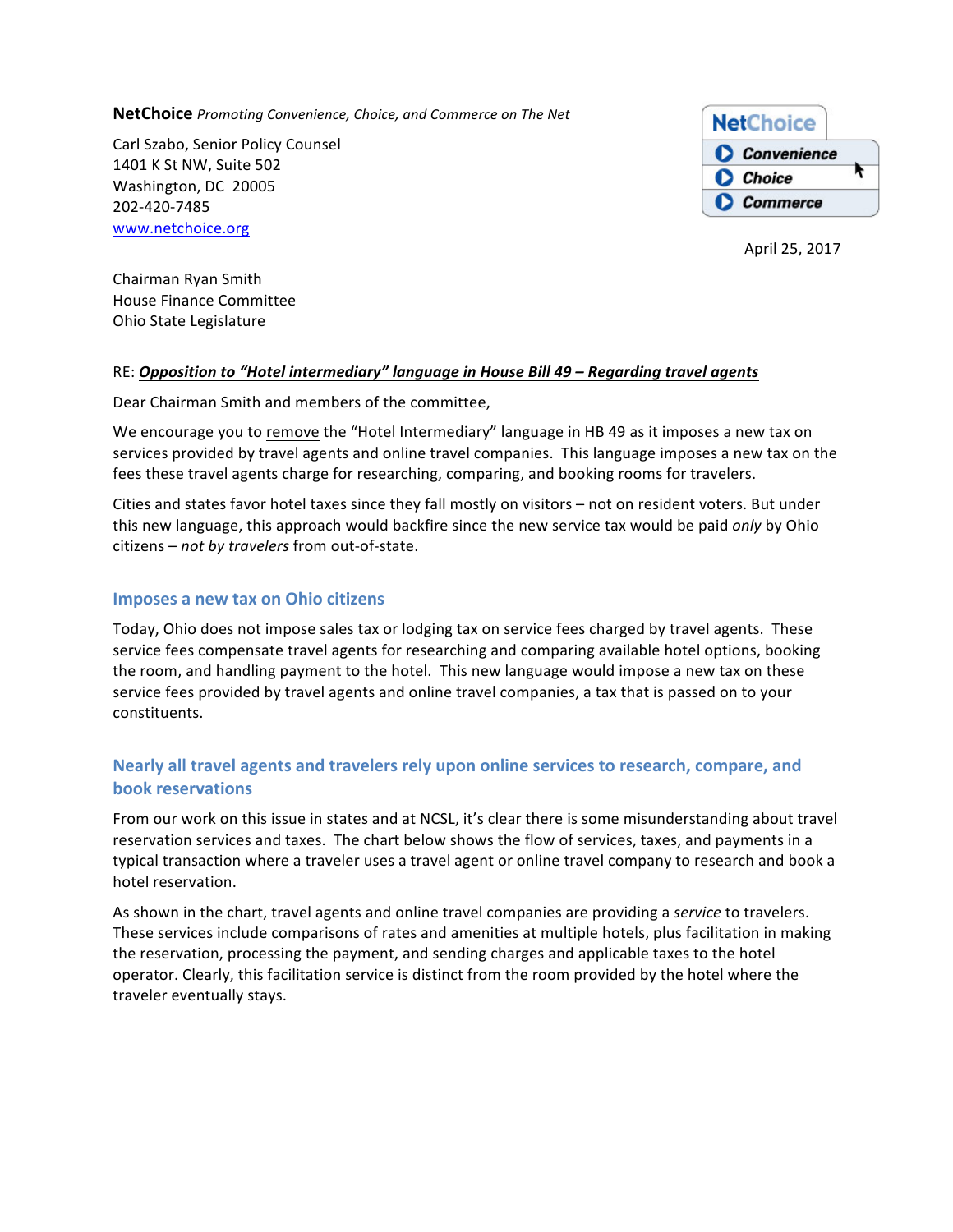

#### **Creates a new tax on travel service fees that would only apply when** *Ohio* **citizens book their travel** The accommodation service rees MTC proposal: The apply when only citizens

The new tax imposed on booking service fees by the "Hotel Intermediary" language would impact only Ohio's citizens and businesses. That's because of the rules for determining the source jurisdiction for taxable services – when a tourist uses a travel service, the reservation service fee is sourced to the traveler's home location  $-$  not to the traveler's destination.

For example, say two tourists are booking a hotel room in Ohio. One lives in Illinois, the other in Akron. The Illinois tourist would *not* pay the tax created by this new language when they booked through a travel agent since they received their online booking services outside of Ohio. $^1$  But, the tourist living in Akron who books through a travel agent *would* pay the tax created by the "Hotel Intermediary" language.

This new tax would therefore only apply to services provided to Ohio-based travelers. The tax would not apply to service fees paid by out-of-state travelers booking Ohio hotels.

# Allows tax collectors to levy their occupancy tax on more than just hotel rooms

Ohio travel agents routinely create packages that bundle hotel rooms, food, travel, and events into one price. But this "Hotel Intermediary" language allows Columbus tax collectors to impose their occupancy taxes on all kinds of goods and services when included in travel packages:

- taxi from the airport to the hotel
- food served at a hotel restaurant
- tickets to the Buckeye Stadium
- wine tastings

1

 $1$  Note that the out-of-state tourist still pays the Ohio occupancy tax when they book the room.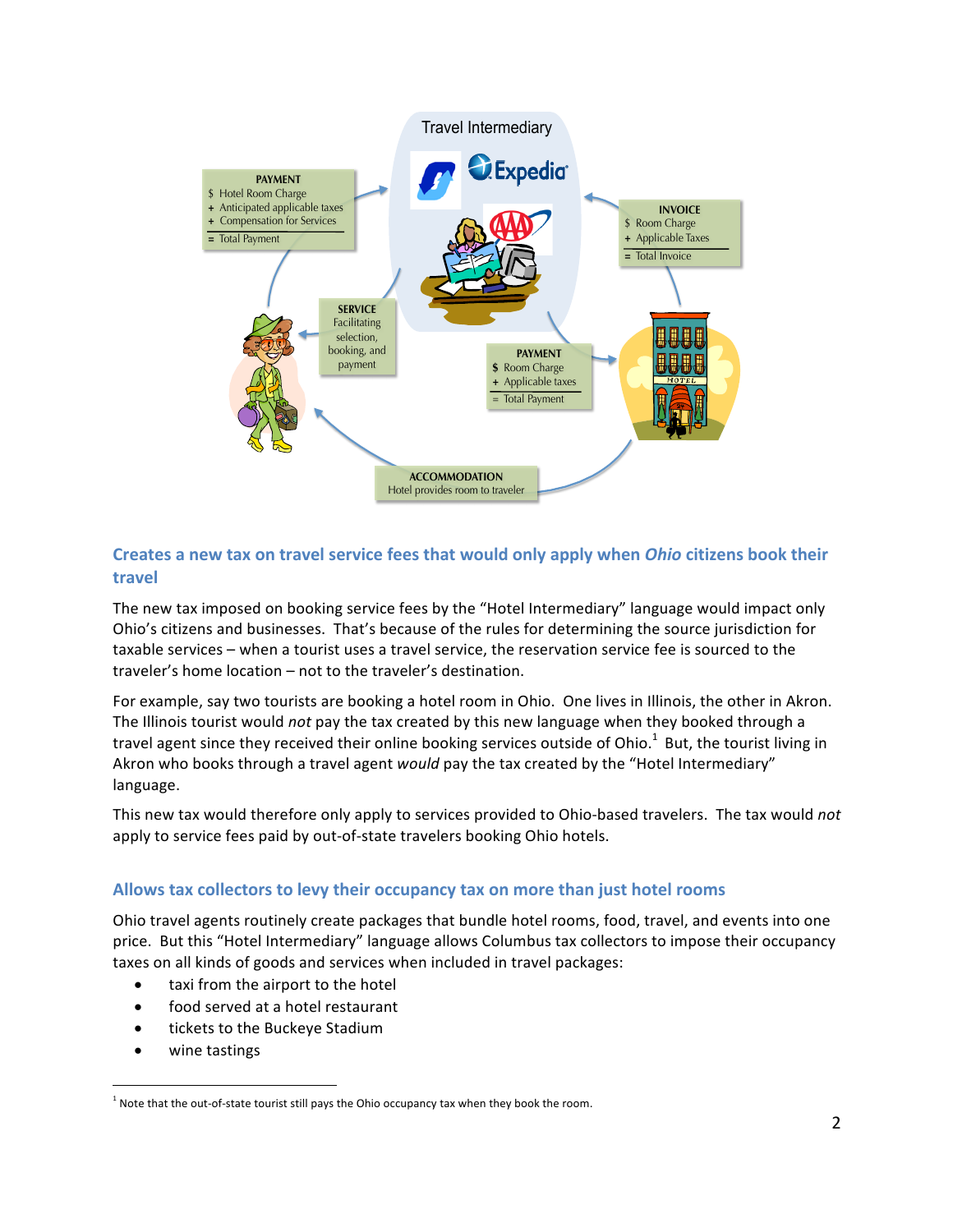# **This new tax on service fees would only be collected by Ohio-based travel websites**

The requirement to collect this new tax on booking services could *only* be enforced against travel agents and websites that have a physical presence in Ohio.

As noted above, out-of-state travel agents and websites already collect and remit lodging taxes when they make payment to the Ohio hotel operator. But out-of-state travel agents would not be required to collect this new tax on service fees for providing reservation services at the time that travelers book their hotel.

To consider another example, say that a West Virginia tourist uses a West Virginia travel agent to book an Ohio hotel room. West Virginia already taxes travel agent service fees provided to state residents receiving the service at their home location. So, any West Virginia-based travel agent or website is already collecting sales tax on the service fee when booking West Virginia travelers at Ohio hotels. In fact, this new tax would attempt to impose *double taxation* of the same service fee paid by this West Virginia tourist, which was probably not the intention of the bill's authors.

Please remember that the "Hotel Intermediary" language would impose new taxes only on Ohio citizens, while placing your in-state travel services at a competitive disadvantage to out-of-state rivals.

## **Minimal revenue generated**

For reasons explained above, every state, city, and county that has enacted a similar new tax has failed to gain the anticipated tax revenue.

First, as discussed above, the service taxes could not be imposed on any out-of-state traveler. Second, Ohio tax collectors do not have authority to force out-of-state travel agents to collect these new service taxes since states can only impose collection obligations on businesses with a physical presence.

So, when you consider this tax, please consider whether the minimal tax revenue is worth the harm to Ohio's travel agencies and travel websites.

## Avoid the conflation of travel services and lodging providers

By maintaining the true distinction between travel service providers and hotel operators, you can help Ohio's travel and tourism industry focus on serving travelers and creating jobs – not on collecting nominal new taxes from the state's own citizens.

Instead of passing this language we suggest amending it to clarify when an occupancy tax applies. We suggest substituting the existing bill text with this language from Missouri law:

"Any tax imposed or collected by any municipality, any county, or any local taxing entity on or related to any transient accommodations, whether imposed as a hotel tax, occupancy tax, or otherwise, shall apply solely to amounts actually received by the operator of a hotel, motel, tavern, inn, tourist cabin, tourist camp, or other place in which rooms are furnished to the public. 

*Under no circumstances shall a travel agent or intermediary be deemed an operator of a hotel,* motel, tavern, inn, tourist cabin, tourist camp, or other place in which rooms are furnished to the public unless such travel agent or intermediary actually operates such a facility. ...